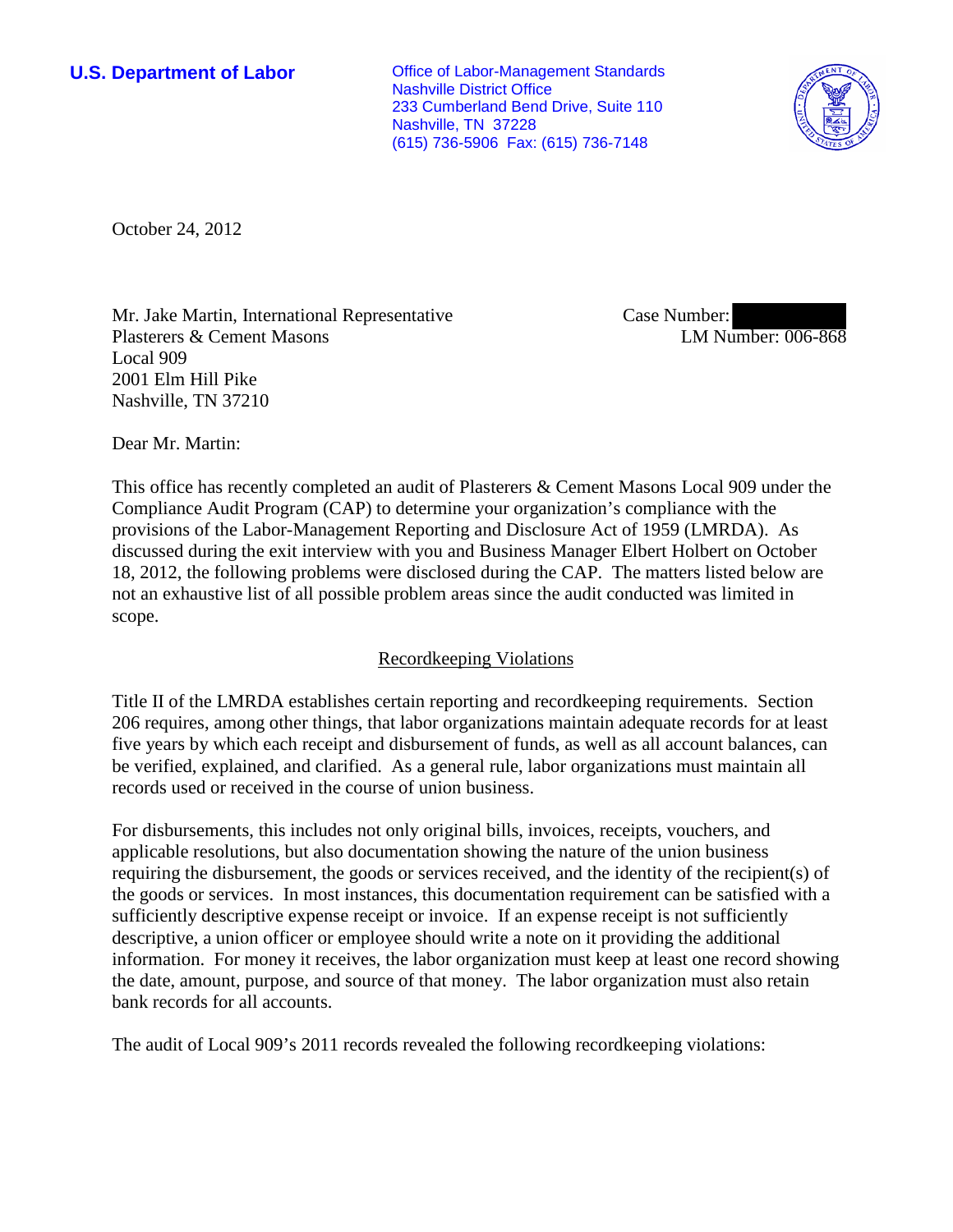Mr. Jake Martin October 24, 2012 Page 2 of 5

1. General Reimbursed Expenses

Local 909 did not retain adequate documentation for reimbursed expenses incurred by Business Manager Elbert Holbert totaling at least \$446.12. For example, Mr. Holbert incurred hotel expenses totaling \$446.12 during the audit year, but did not maintain any supporting documentations for these expenses.

As noted above, labor organizations must retain original receipts, bills, and vouchers for all disbursements. The president and treasurer (or corresponding principal officers) of your union, who are required to sign your union's LM report, are responsible for properly maintaining union records.

## 2. Reimbursed Auto Expenses

Business Manager Elbert Holbert received reimbursement for business use of his personal vehicle did not retain adequate documentation to support payments to them totaling at least \$12,777.88 during 2011. The union must maintain records which identify the dates of travel, locations traveled to and from, and number of miles driven. The record must also show the business purpose of each use of a personal vehicle for business travel by an officer or employee who was reimbursed for mileage expenses.

### 3. General Expenses

Local 909 did not retain adequate documentation for general expenses totaling at least \$5,583.21. As previously noted, labor organizations must retain original receipts, bills, and vouchers for all disbursements. The president and treasurer (or corresponding principal officers) of your union, who are required to sign your union's LM report, are responsible for properly maintaining union records.

## 4. Receipt Dates not Recorded

Entries in Local 909 deposit book reflect the date the union deposited money, but not the date money was received. Union receipts records must show the date of receipt. The date of receipt is required to verify, explain, or clarify amounts required to be reported in Statement B (Receipts and Disbursements) of the LM-3. The LM-3 instructions for Statement B state that the labor organization must record receipts when it actually receives money and disbursements when it actually pays out money. Failure to record the date money was received could result in the union reporting some receipts for a different year than when it actually received them.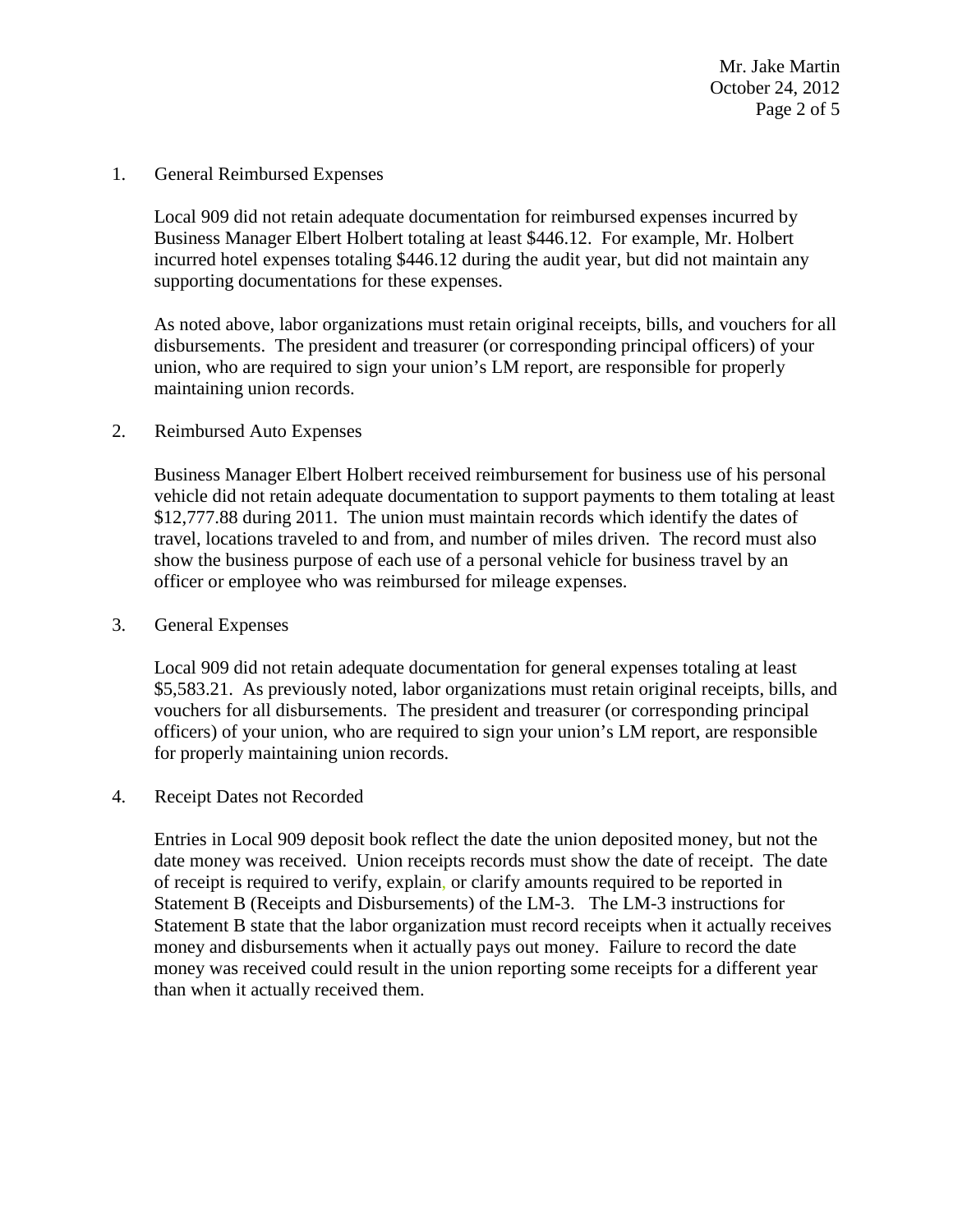5. Book Balances for Start and End of Year

Local 909 did not maintain book balances for the audit year. Unions should keep a record of its book balances as reconciled with the bank statements. The LM-3 instructions for Statement A state that the checking account balances reported should be obtained from your organization's books as reconciled with the balances shown on bank statements.

6. Receipt Records

Local 909 did not retain adequate documentation for some employer dues checkoff checks totaling at least \$14,141 during the audit year. The general principle of recordkeeping is to ensure that for all funds received, at least one union record contains the date the money was received, the amount, the source of the money, and the purpose of the payment (e.g. dues, assessment, etc.).

The proper maintenance of union records is the personal responsibility of the individuals who are required to file Local 909's LM report. You should be aware that under the provisions of Section 209(a) of the LMRDA and Section 3571 of Title 18 of the U.S. Code, willful failure to maintain records can result in a fine of up to \$100,000 or imprisonment for not more than one year, or both. Under the provisions of Section 209(c) of the LMRDA and Section 3571 of Title 18 of the U.S. Code, willful destruction or falsification of records can result in a fine of up to \$100,000 or imprisonment for not more than one year, or both. The penalties provided in Section 209(c) and Section 3571 of Title 18 apply to any person who caused the violations, not just the individuals who are responsible for filing the union's LM report.

# Reporting Violations

The audit disclosed a violation of LMRDA Section 201(b), which requires labor organizations to file annual financial reports accurately disclosing their financial condition and operations. The Labor Organization Annual Report Form LM-3 filed by Local 909 for the fiscal year ended December 31, 2011 was deficient in the following areas:

1. Disbursements to Officers

Local 909 did not include some reimbursements to officers totaling at least \$446.70 in the amounts reported Item 24 (All Officers and Disbursements to Officers). It appears the union erroneously reported these payments in Item 48.

The union must report most direct disbursements to Local 909 officers and some indirect disbursements made on behalf of its officers in Item 24. A "direct disbursement" to an officer is a payment made to an officer in the form of cash, property, goods, services, or other things of value. See the instructions for Item 24 for a discussion of certain direct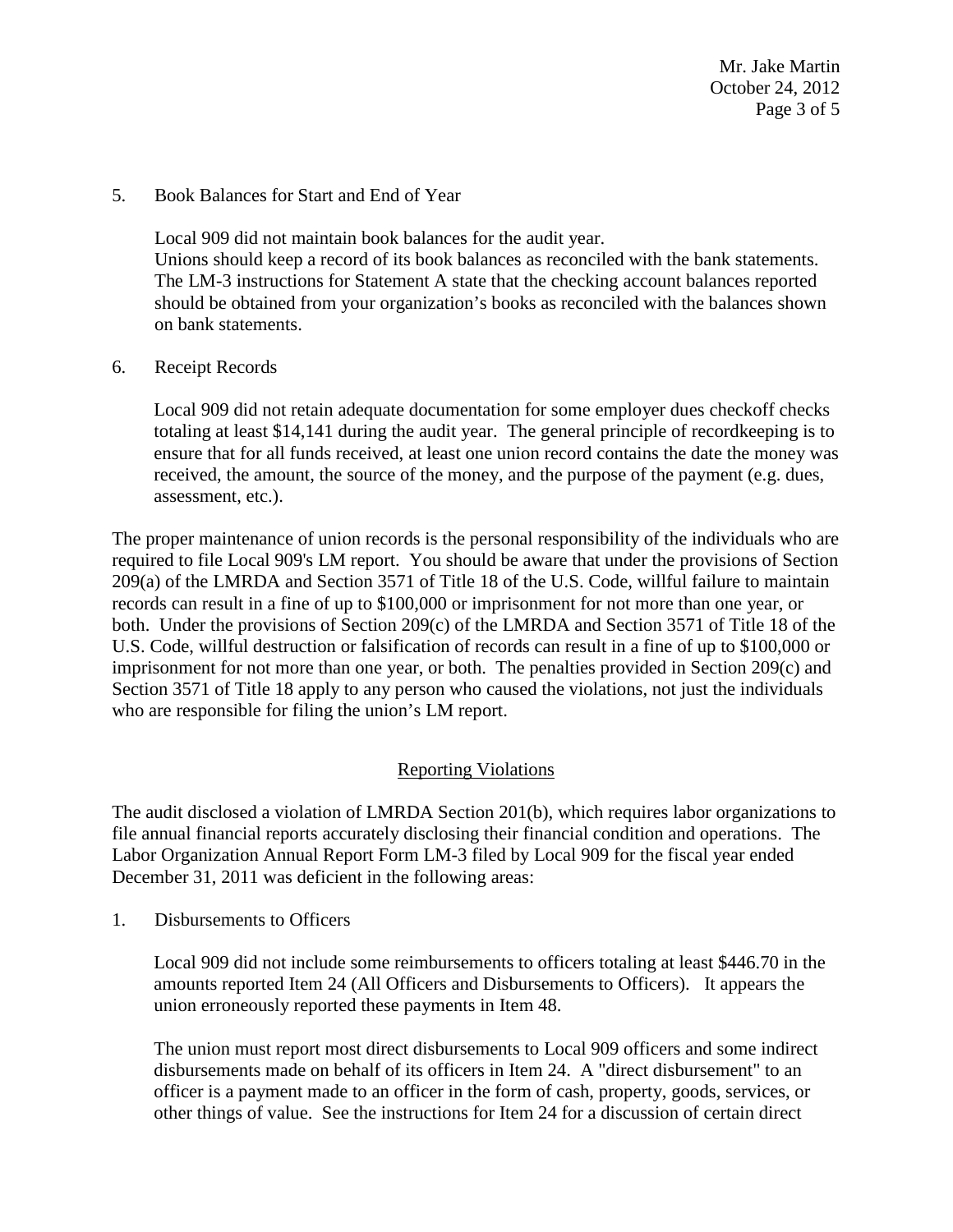disbursements to officers that do not have to be reported in Item 24. An "indirect disbursement" to an officer is a payment to another party (including a credit card company) for cash, property, goods, services, or other things of value received by or on behalf of an officer. However, indirect disbursements for temporary lodging (such as a union check issued to a hotel) or for transportation by a public carrier (such as an airline) for an officer traveling on union business should be reported in Item 48 (Office and Administrative Expense).

2. Cash Reconciliation

Your union's reported cash figures for the reporting period do not balance (reconcile). Specifically, cash at the start of the reporting period (Item 25(A)) plus total receipts (Item 44) minus total disbursements (Item 55) does not equal cash at the end of the reporting period (Item 25(B)).

3. Trusts or Funds

Item 11 (Did your organization created or participated in the administration of a trust or other fund?) was incorrectly answered, "No." Local 909 had a joint apprenticeship and training fund during 2011. As stated in the LM-3 report instructions, the union must provide the name, address, and purpose of the trust or fund in Item 56. If a report has been filed for the trust or other fund under the Employee Retirement Income Security Act of 1974 (ERISA), report in Item 56 the ERISA file number (Employer Identification Number – EIN) and plan number, if any.

4. Failure to File Bylaws

The audit disclosed a violation of LMRDA Section 201(a), which requires that a union submit a copy of its revised constitution and bylaws with its LM report when it makes changes to its constitution or bylaws. Local 909 amended its constitution and bylaws in 2009, but did not file a copy with its LM report for that year. Local 909 has now filed a copy of its constitution and bylaws.

Local 909 must file an amended Form LM-3 for the fiscal year ended December 31, 2011, to correct the deficient items discussed above. I encourage Local 909 to complete, sign, and file its report electronically using the Electronic Forms System (EFS) available at the OLMS website at [www.olms.dol.gov.](http://www.olms.dol.gov/) Reporting forms and instructions can be downloaded from the website, if you prefer not to file electronically. The amended Form LM-3 should be filed electronically no later than November 1, 2012 or submitted to this office at the above address by the same date. Before filing, review the report thoroughly to be sure it is complete and accurate. Paper reports must be signed with original signatures.

I want to extend my personal appreciation to Plasterers & Cement Masons Local 909 for the cooperation and courtesy extended during this compliance audit. I strongly recommend that you